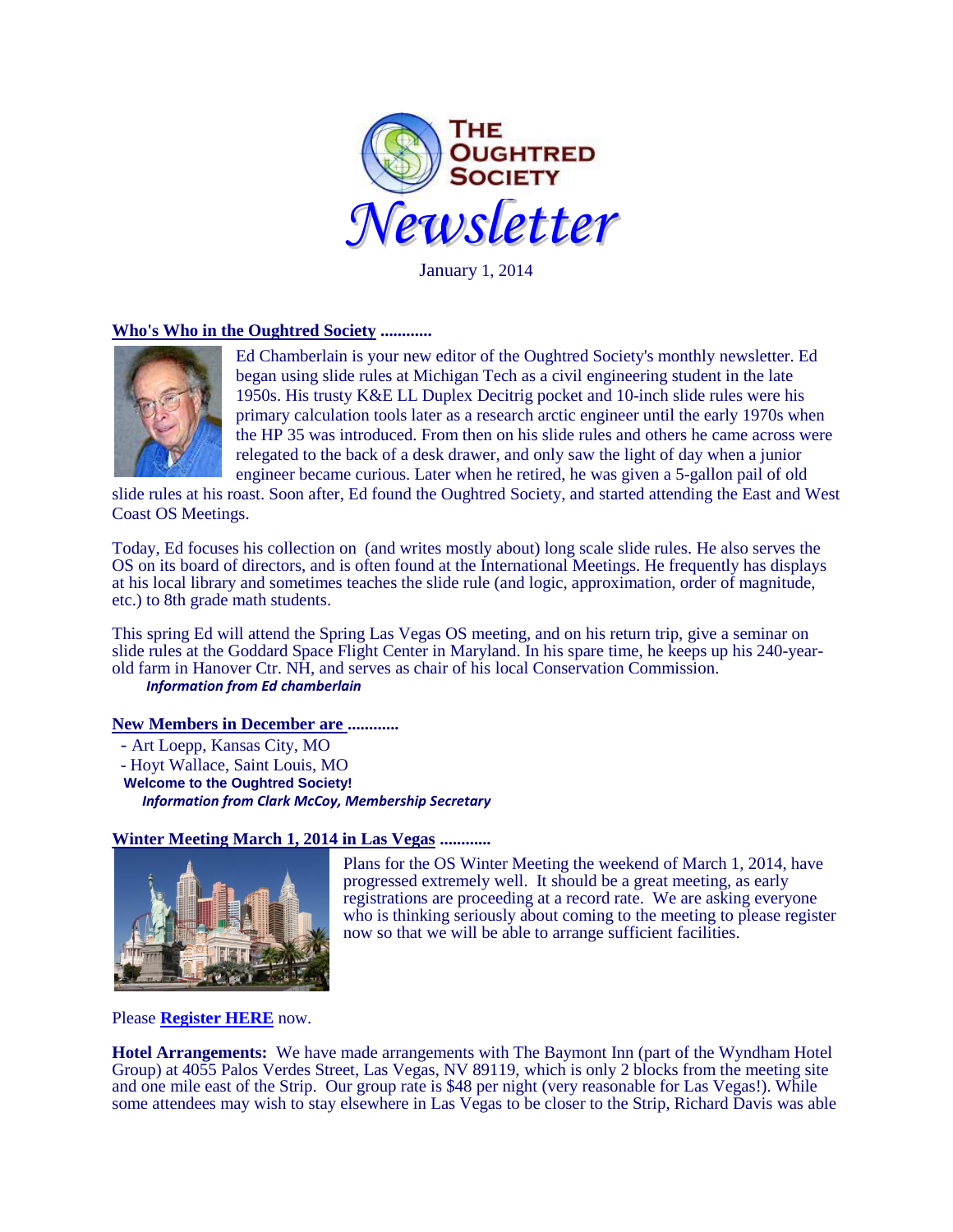to negotiate this very favorable rate for us, and it will be nice to be able to be together. To make reservations, please **call the hotel directly at 702-473-6400 and select #5 Front Desk when prompted. Then ask for the Oughtred Society group rate (do not register online!).** 

 **Group Meals:** Optional group dinners Friday, February 28 and/or Saturday, March 1will be at the Baymont Inn.

 **University of Nevada-Las Vegas:** We are extending guest invitations to interested UNLV students and faculty. They should add an exciting dimension to the meeting. Physics Professor Dr. Bernard Zygelman will be our guest speaker on the subject of John Napier, celebrating the 400th year anniversary of his discovery of logarithms..

**Sunday Event:** For those who plan to remain in Las Vegas on Sunday, March 2, we are arranging a special group event. Details will follow later. We will also arrange a breakfast meeting place.

 **Las Vegas Area Sights and Events:** Attached to this Email announcement is our list of attractions in the Las Vegas area to add to your meeting weekend or for an extended vacation.

 **Questions and Suggestions:** If you have any questions or suggestions, please contact meeting chair, Dick Rose, at rarose@rose-vintage-instruments.com

 **Meeting Registration:** Please **[Register HERE](http://www.oughtred.org/WinterMeeting_2014.shtml)** if you have not already done so. Thanks. *Combine a pleasure or vacation trip with a great slide rule meeting! Information from Dick Rose, Meeting Chairman*

## **International Meeting IM2014 Update..........**

The Dutch Circle (KRING) has made the final choice for the old city of Delft as location for this year's International Meeting of Slide Rule Collectors, IM2014. Facilitieshave been reserved. The conference will take place on Friday afternoon and Saturday, September 5 - 6. The city of Delft is about as old as Leiden, where we organized the IM2010 meeting four years ago. It too has charming canals, museums and other interesting places to visit. There is however a different flavor in the type of students in Delft, at the oldest Technical University in the Netherlands.

In the program of presentations there is still room for additional papers. The theme of IM2014 is "Turning and Sliding", but in a broad sense - so definitely not restricted to round and straight slide rules only.

To submit papers for IM2014, please contact <mailto:ovpoelje@rekeninstrumenten.nl> *Information from Otto van Poelje*

**Oughtred Society Membership Directory ...........** will be produced in early January. Members please send us any changes needed for your listing.*New members in 2013:* Please send us a brief list of your interests and specialties for inclusion in your listing. [oughtredsociety@comcast.net](mailto:oughtredsociety@comcast.net)

## **Notable eBay Sales in December ............**

- 2 K&E Analon slide rules sold for \$662 & \$700.
- 2 of 6 Fullers posted sold for \$553 & \$620.
- a Pickett Executive X-3 did not sell for the reserve bid of \$1000.
- a Hemmi 154 20" EE slide rule with asking price of \$5500 sold for \$3300.
- a 24'' long sliding Guenter rule by Dring and Fage sold for \$656.
- a rare Type 2 Charpentier with case & instructions sold for \$700, and
- 20 Curtas sold for prices ranging from \$541 to \$1418.



# **On-The-Lighter Side...............**

In the beginning, after the great flood, Noah watched the animals as they walked down the gangplank to the safety of solid ground and instructed them all to go forth and multiply. Amongst the last to leave the ark were two small snakes. Noah looked at the snakes, and as with the other animals, told them to "go forth and multiply".Bewildered, the snakes looked up at Noah and replied "We can't multiply because we are adders." Noah looked a bit perplexed, and then spied a log that had floated up alongside the ark.